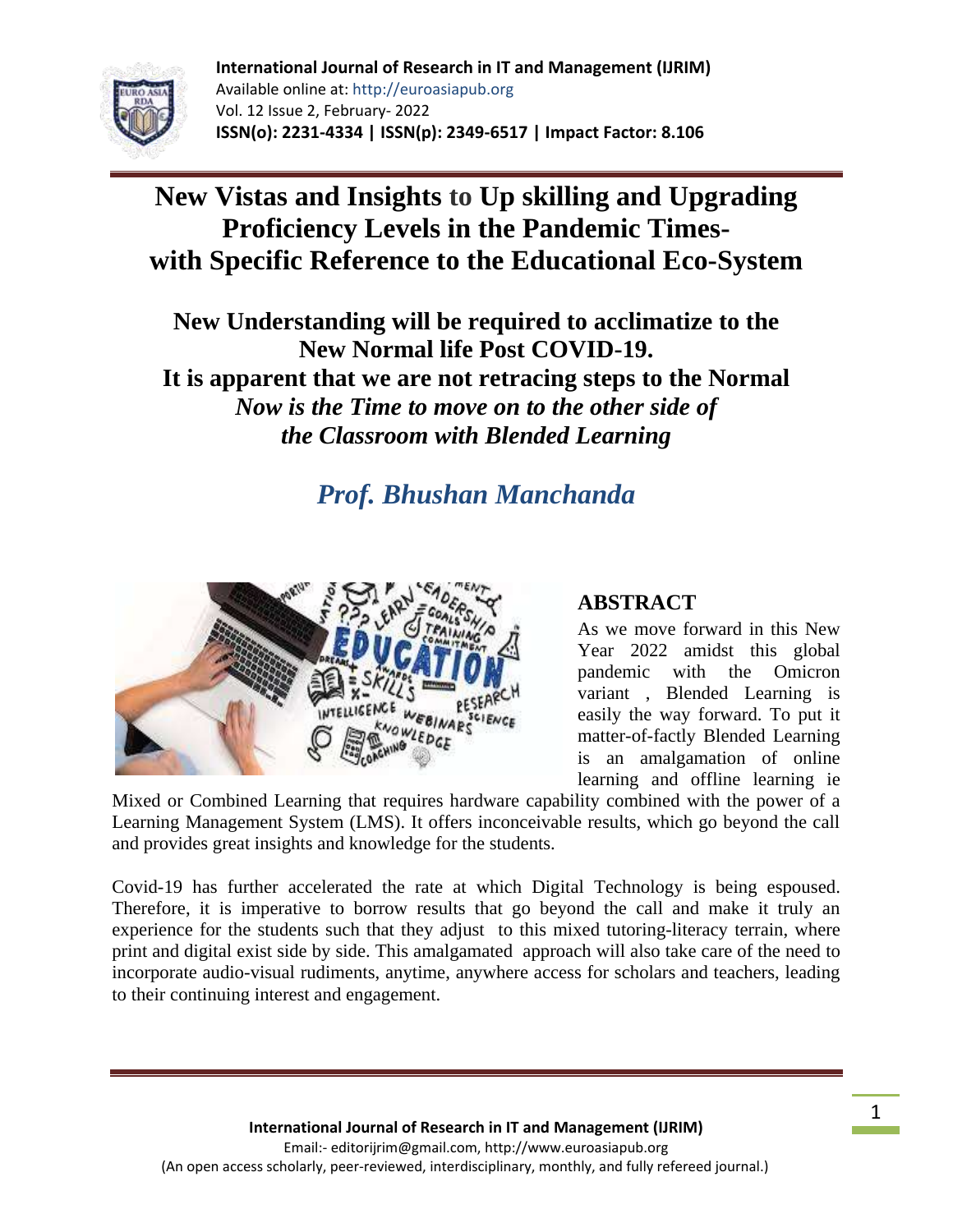

# *Blended Learning is now the New Normal*.

This now looks to be the ideal way to prepare students for a world where knowledge is not a fixed set of facts you can fluently divide into independent subjects. It is a constantly adding and updating, connecting the whole that requires a high degree of independence, flexibility, and amenability to learn and ameliorate well beyond one"s School and College studies.

It is important to note that with amalgamated literacy, the content of education changes as much as the mode of communication through which it is conveyed. With mobile smart phones that can quite literally let you carry your classroom with you and the vast cyber space as a substitute to the books, *Blended Learning is now the New Normal*.

*And so…..*

*This Epidemic Challenge we will get through, but we must face the fact that this will dramatically change the way we "work, rest and play".*

# **KEY WORDS**

Pandemic, Covid-19, Omicron, Upskilling, Reskilling, Blended Learning, Hybrid, Virtual learning ,New Normal, Digital Technology, Teacher Competencies, Social Distancing , Workfrom-home, Online and Offline learning, Learning Management System, Artificial Intelligence, Machine Learning, Ed-tech Companies, National Education Policy.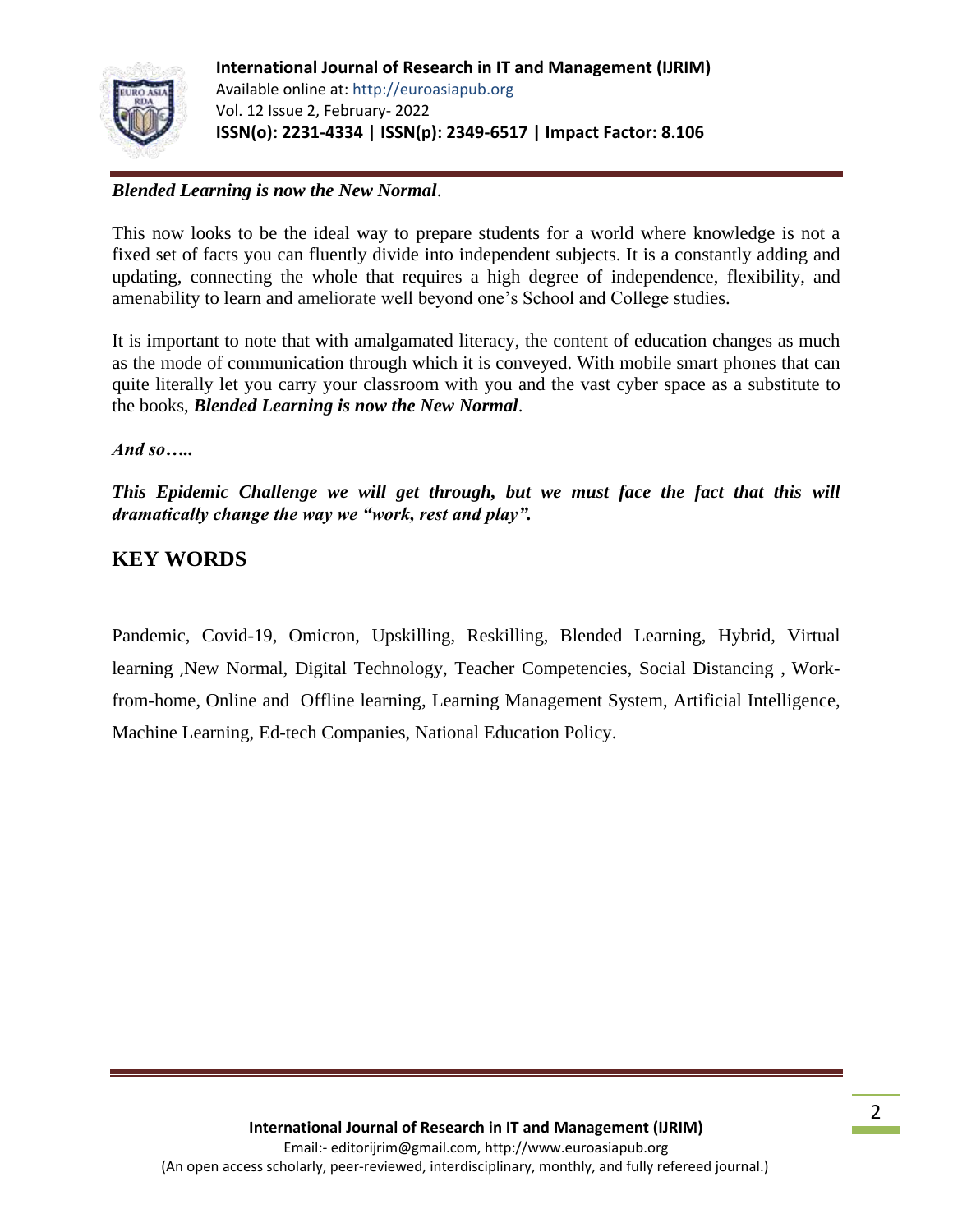

# **FINAL PAPER**

## **Introduction**

.



The COVID-19 and the latest variant Omicron will continue to seriously impact the world and whatever path we take now, we must bear in mind that COVID-19 has completely changed the way the Planet "works, rests and plays". (Borrowed from the tagline of MARS Chocolate Bar's advertising campaign).

The Education eco-system in India that is huge and massive consists of about 3 crore students pursuing different courses in over 15 lacs educational institutions-be it Schools, Colleges, Technical Institutes and so on. In person classes have been shut for most of the time due to repetitive Covid curbs. The Covid induced pandemic has posed new challenges for the teachers in terms of loss of students' learning as well as the emotional and mental well being of the students.

The Corona virus pandemic with the latest Omicron variant and the subsequent lockdown has once again prompted Schools, Colleges and Universities to go back to the technology based innovative solutions to devise and establish a pertinent learning environment for all scholars. From attending physical classes in conventional buildings housing schools and colleges we have now moved to online learning in the comfort of our homes This has ensured that somehow our classes are not disrupted.

Experts predict an entire generation of learners will be forced into online learning as countries including India once again shut down educational institutions to contain this time the spread of the new corona virus variant, Omicron.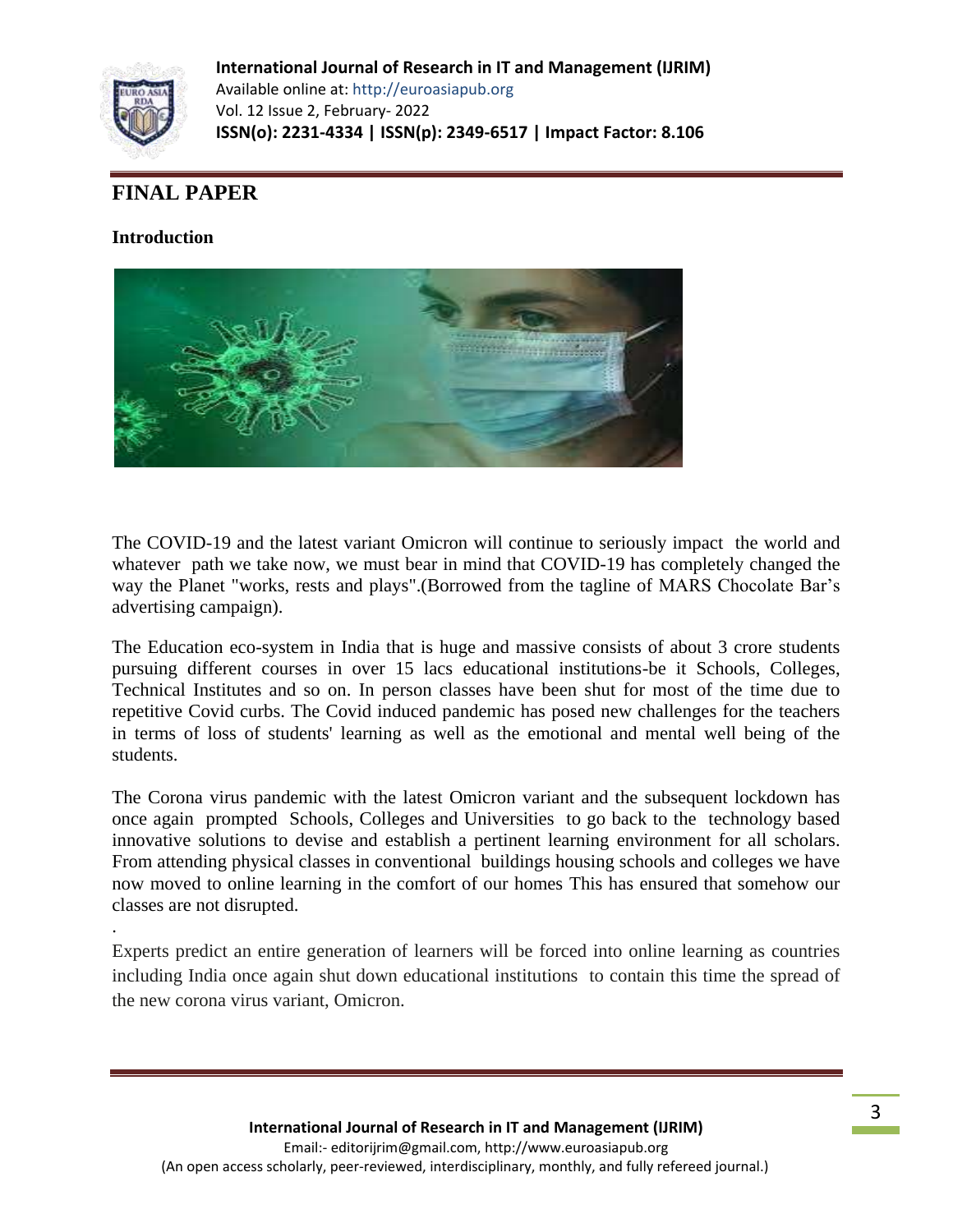

Given the broad impact of COVID-19 on many aspects of our lives, it is but natural to be under the impression that Covid is a ruinous event. We are oppressively affected in many ways- we are not able to move out freely, dine out, meet our friends and relatives as we like or , go to work in our offices. the problem has been further compounded for the Indians by the sliding economy with the un employment rate that has risen to 7.9% in December,2021 and the urban unemployment rate going up to 9.3%. This has severely impacted the youth- with the India's joblessness rate going up from about 15.66% in 2016-17 to 28.26% in 2020-21.-Source: Centre for Monitoring Indian Economy (CMIE).

It must however be clearly understood that the digital divide has affected our children and youth. Education by way of Digital technology has manifold challenges. Class room teaching in my opinion leads to a more balance upbringing of the students rather than rote learning or the results in the examinations. Online learning may not fully be able to fully attain this objective.

All the same, "going back" to the way we were before COVID-19 is not an option. The challenge, and I think the opportune time , is now to start the exercise of envisaging about a "New Normal'.

We cannot re-write the chapters of history that has gone by, but we can learn from them, evolve and acclimatize. These are Changing Times in the current global pandemic...and Change is the only Constant. Maybe we will have the Normal that has a long-lasting and permanent impact where we would have to challenge and adjust ourselves as things will never be the be the same.

Ian Davis, Managing Partner at McKinsey at the time of the Global Financial crisis in the year 2008 had raised a very pertinent question. He stated that once this global crisis subsides, will the things get back to the earlier normal and also how this new normal would be different from the normal before the global crisis.

What Ian Davis said 14 years ago, during the Global Financial Crisis, could just have been written about the current COVID-19 pandemic. Globally over the past few decades we have encountered numerous threats and got the better of them. However this particular challenge seems to be difficult, long drawn out and never ending as we can see with the third Covid-19 variant, Omicron now raging in the world.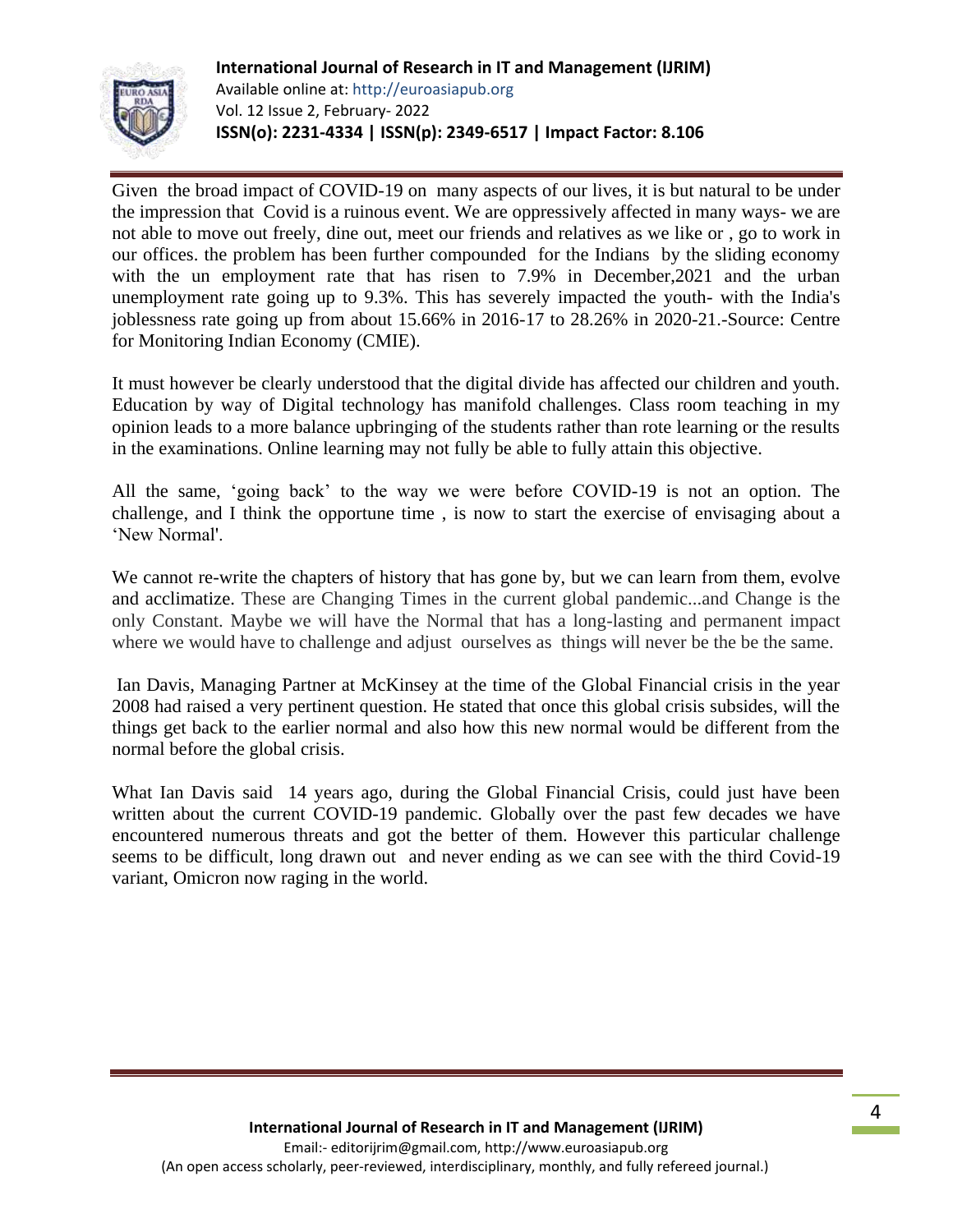

**Transformation due to Digital Technology**



What would have been the state of things if this pandemic had hit us 30 or 40 years back when there was no access to digital technology devices like the computers, tablets, smart phones and the Internet/Wifi....Visualize this. Do you think that you would have been able to sustain yourself?

What Digital Technology has done is more than just furnishing us with newer amenities by enhancing our capabilities. Technology has created a substitute world for us to live in. In effect, we have migrated to a new kind of civilization, with its own rules of space and time. It is not simply a way of making our lives easier, it allows us to lead new lives in parallel. It is as if on one side, our lives go on as usual even as on the other side, things have come to a shattering halt. Technology had already become an important part of our lives, but today our lives are impacted nearly entirely by technology. Every waking hour and virtually every venture, enterprise or business needs some support of a digital kind.

So far, the transition to virtual learning has progressed [well](https://www.insidehighered.com/news/2020/02/25/coronavirus-forces-us-universities-online-china) despite the fact that a large number of teachers had no virtual teaching experience before the pandemic – it is a positive end result considering that how quickly the transition to online learning has happened[.](https://www.topmba.com/jobs/career-trends/why-coronavirus-will-cause-edtech-boom#_msocom_1) But if the Corona contagion spreads and becomes the "new normal", there is a strong possibility that online learning may become more than a temporary measure, forcing Schools and Colleges to turn to Ed Tech providers for help in a needed big shift to online tutoring platforms and methods.

The massive move to online literacy is forcing the education system to figure out how to drive engagement in their courses. This has created a special window for the teaching staff to take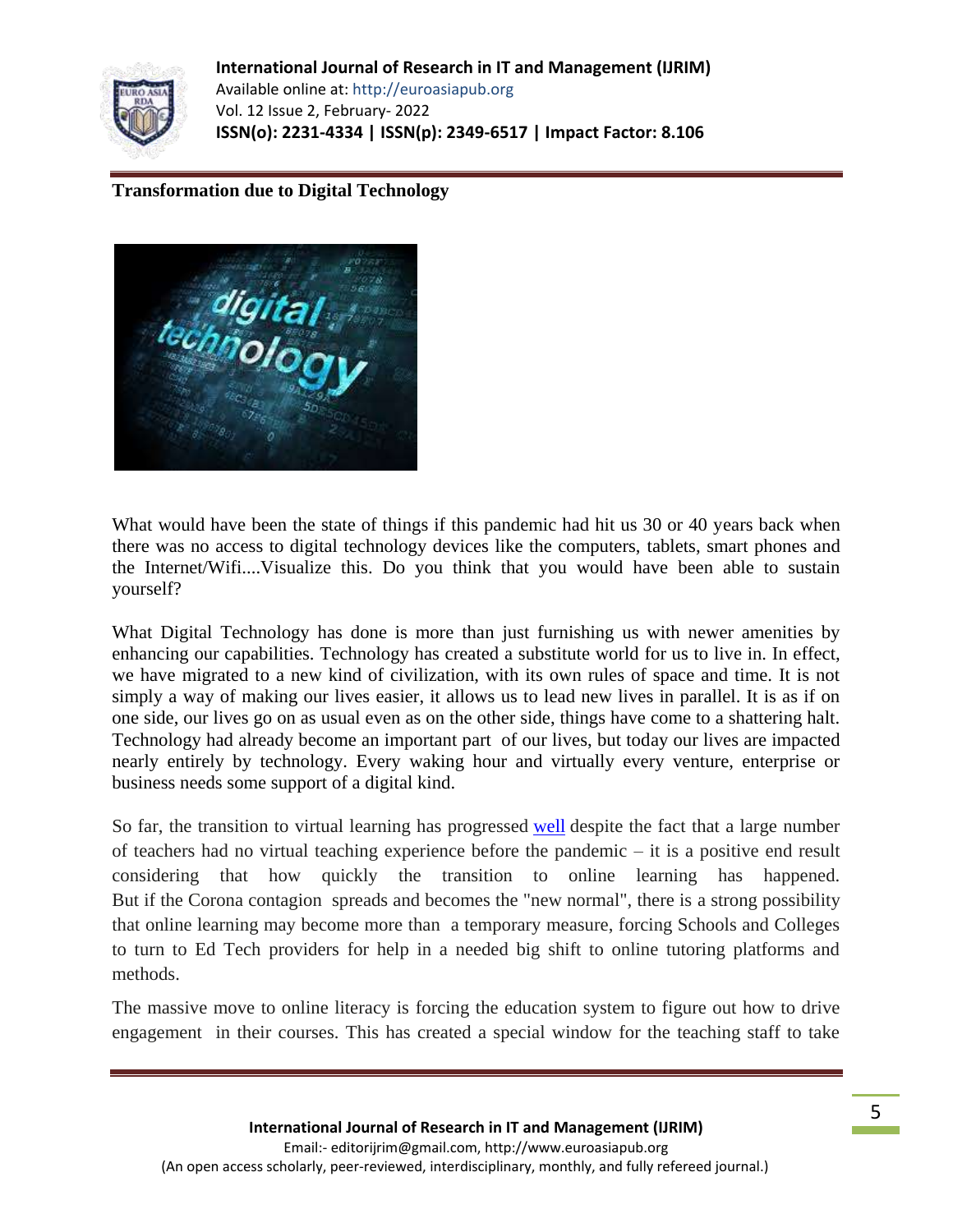

advantage of their experience in upgrading the virtual learning system in the educational institutions.

I believe that the present pandemic will force the teachers to transform the way they teach, moving from a lecture-listen model to an interactive, learn-by-doing model and I believe we are well suited to capture the wave.

# **New Outlook and Insights to Upskilling and Reskilling**



Growing internet penetration and availability of economically priced smart phones with affordable data packages created a demand for quality education through various learning platforms. Before the pandemic, the digital advocacies were taking place largely through Massive Open Online Courses (MOOCs) and distance education.

The abrupt shift to distance literacy directly challenged the knowledge, mindsets, and capabilities of the teachers. Formerly "nice-to-have" prowess in digital integration became integral to online teaching. traditional chalk and black board management and the traditional design methods were no longer applicable, and everyone was required to move up to a high skill set as the guidelines and expectations changed on a regular basis. The New Year has come and as the global pandemic remains in the form of the Omicron variant, teachers are readying for these sudden and stop gap changes to take root.

Regardless of physical class room, hybrid, or online learning models, tutoring, teaching and learning will never be the same. A few known facts of the perils of the digital divide: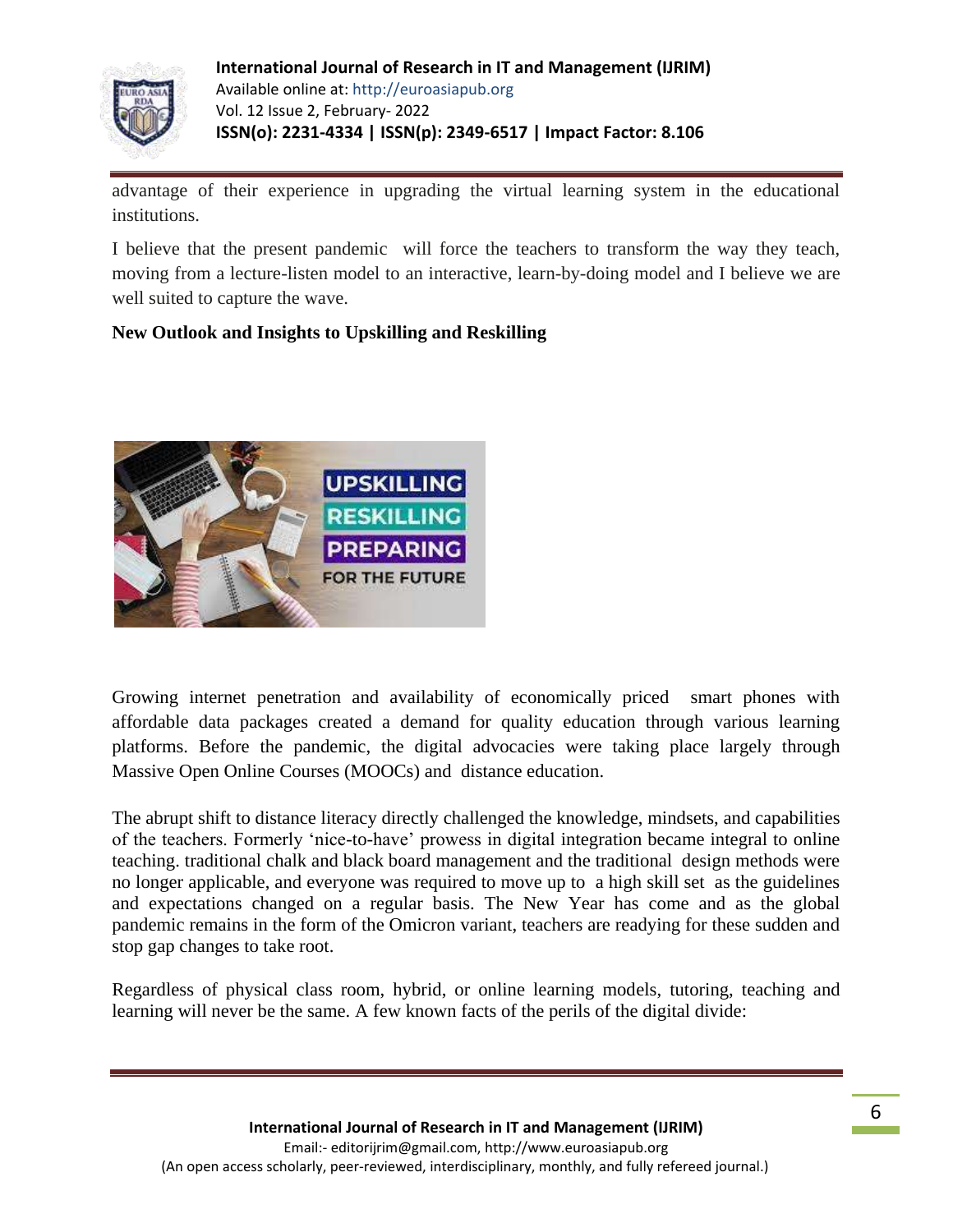

- 1. Schools and Colleges must increase virtual readiness. (digital platforms, specialized skills, virtual beliefs and standards)
- 2. Health, Hygiene and Safety protocols will affect class sizes, systems, and delivery strategies.
- 3. Repeated closures of educational institutions have derailed teaching-learning and adversely affected the mental health and led to trauma in the children.
- 4. Some [students and staff](https://www.usatoday.com/story/news/education/2020/05/26/coronavirus-schools-teachers-poll-ipsos-parents-fall-online/5254729002/) will need to remain at home due to social distancing norms and other reasons.
- 5. Students will miss out on opportunities and dialogue to appreciate the wealth of diversity the physical classroom represents. Learning away from the classroom can deprive the child of the space needed for his essential developmental and mentoring needs.

Given the present conditions, our education system faces the monumental task of preparing teachers for teaching and learning during this year We can get ideas from organizations outside of educational institutions that can provide value and knowledge in the initial phase.

# **Why Teachers' Upskill programmes are important ?**



The need to modernize and train our Teachers was felt long before the advent of the Corona virus. In 2019, the World Economic Forum estimated that the consequences of automation, switch to virtual work, and advances in technology would lead to all employees to be upskilled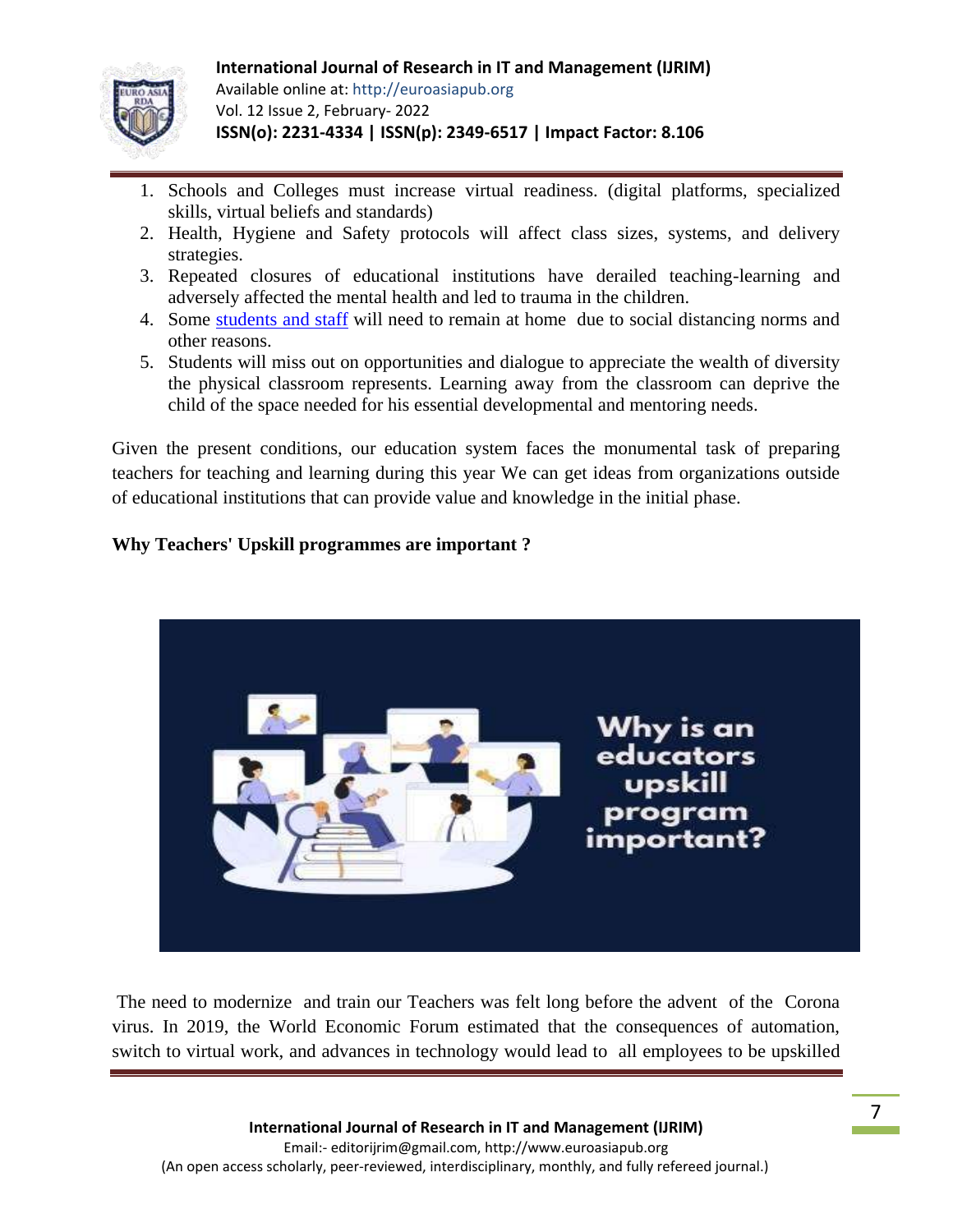

or reskilled by 2022. The specific requirements of "Work-From-Home" (WFH) and Social Distancing have added to these needs.

Our Teachers and Educators can learn from the healthcare industry that had

during the current pandemic ensured that their healthcare professionals rapidly upgraded their clinical skills on an unprecedented scale to overcome the ever growing and newer challenges of the Covid 19 pandemic.To ensure an "all-hands-on-deck" epidemic response, doctors, nurses, [medical professionals](https://www.cnn.com/2020/04/21/tech/vr-training-coronavirus/index.html) across every area were imparted training on the basics of treating contagious diseases, performing common procedures like CPR while wearing PPE, and conducting virtual consultations and diagnoses.

For Teachers, there is a need for reskilling of new and existing roles. Parents must also receive training on accessing digital classes for their wards on laptops and smart phones.. Counselors are also required to ensure the emotional and mental well being of the students and provide daily small-group instruction on health and wellness. To meet extraordinary demands of virtual learning, Educators will need to think beyond the traditional teacher role to support new ideas and processes on teaching and learning.

Whatever may be, a reskilling of new ideas, thoughts , knowledge, mindsets, and value addition roles will need to occur across all positions. Competencies, proficiency and expertise previously held by Class room instructors, will require massive training and retraining in the years ahead.

### **Move beyond the Classroom with Blended Learning**



The Covid-19 epidemic has not spared any one and affected all in every sphere-be it Administration, Work from Home jobs, Online payments through Paytm/ Google Pay, Banking to Education Sectors to Election rallies by political parties to Court hearings and many more-and all of these are being conducted online ie. in virtual mode. Although we are missing interacting,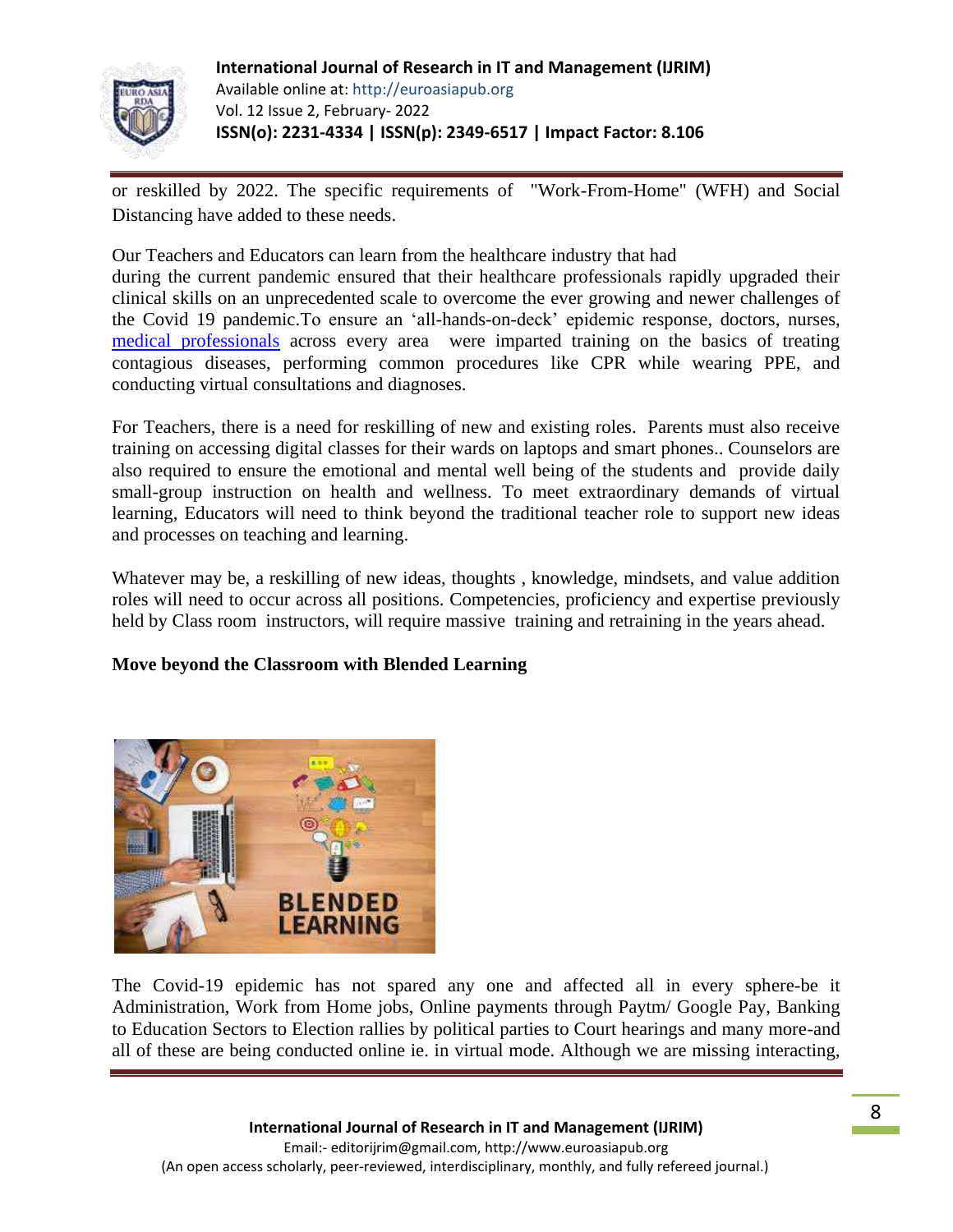

meeting, discussing and socializing in person, this virtual connection through Zoom, Webex, Google Meet, Video Conferencing and other means has helped maintain a sense of community purpose.

In this New Year amidst this global pandemic of Omicron, Blended Learning is clearly the way forward. Though the concept has been around for some time now, COVID-19 has just been a catalyst for all Schools, Colleges and Universities to adapt to it and expand. In simple terms, Blended Learning is an amalgamation of online and offline learning with the essential requirement of compatible hardware to leverage software application or web-based technology to fulfill the specific learning process.

It offers inconceivable results, which go beyond the call and make it truly an experience for the students while solving major issues pertaining to Learning.

There is no disagreement about the rise in the uptake of e-learning and digital ways of learning and tutoring in the last many years, and Covid-19 has further accelerated the rate at which digital technology is being espoused. Therefore, it is imperative to borrow results that acclimatize well to this mixed tutoring-literacy terrain, where print and digital go hand in hand This amalgamated approach affirms the specific need to include audio-visual rudiments, online appraisal and also allows seamless ingress and entry no matter when and in what ever place- is a boon to both the teachers and students.

Blended or Integrated learning guides and pointers effortlessly combine print and digital resources to create a harmonious learning domain not just for the student but also for the teacher and the parent. Imagine a print textbook aligned to audio-visual content for a digital board and counter plotted to an online assessment frame or dashboard that reports periodic progress to parents. These assessments provide the teacher means for positive, practical and useful evaluation to determine and establish literacy barriers for individual scholars, enabling the teacher to provide reformative and corrective topics and subjects in line with the needs of the learners. These help to put the learner at the very heart of the tutoring-learning process.

Digital learning materials, puzzles, brain teasers and posers linked to various learning and degrees of difficulty, tests and analysis, MCQ Exams, computer generated reports for parents accessible through mobile applications are some important tools that explain and provide results with respect to blended learning along with print text/work books and work sheets. From a teachers" point of view, this system provided through blended learning results leads to a rich repository of print and online materials that allows the teachers to join forces with the students to create a more connected and reciprocal and engaging learning domain. A blended approach to learning and tutoring also makes it possible to do justice to the theory of cross-practice teaching.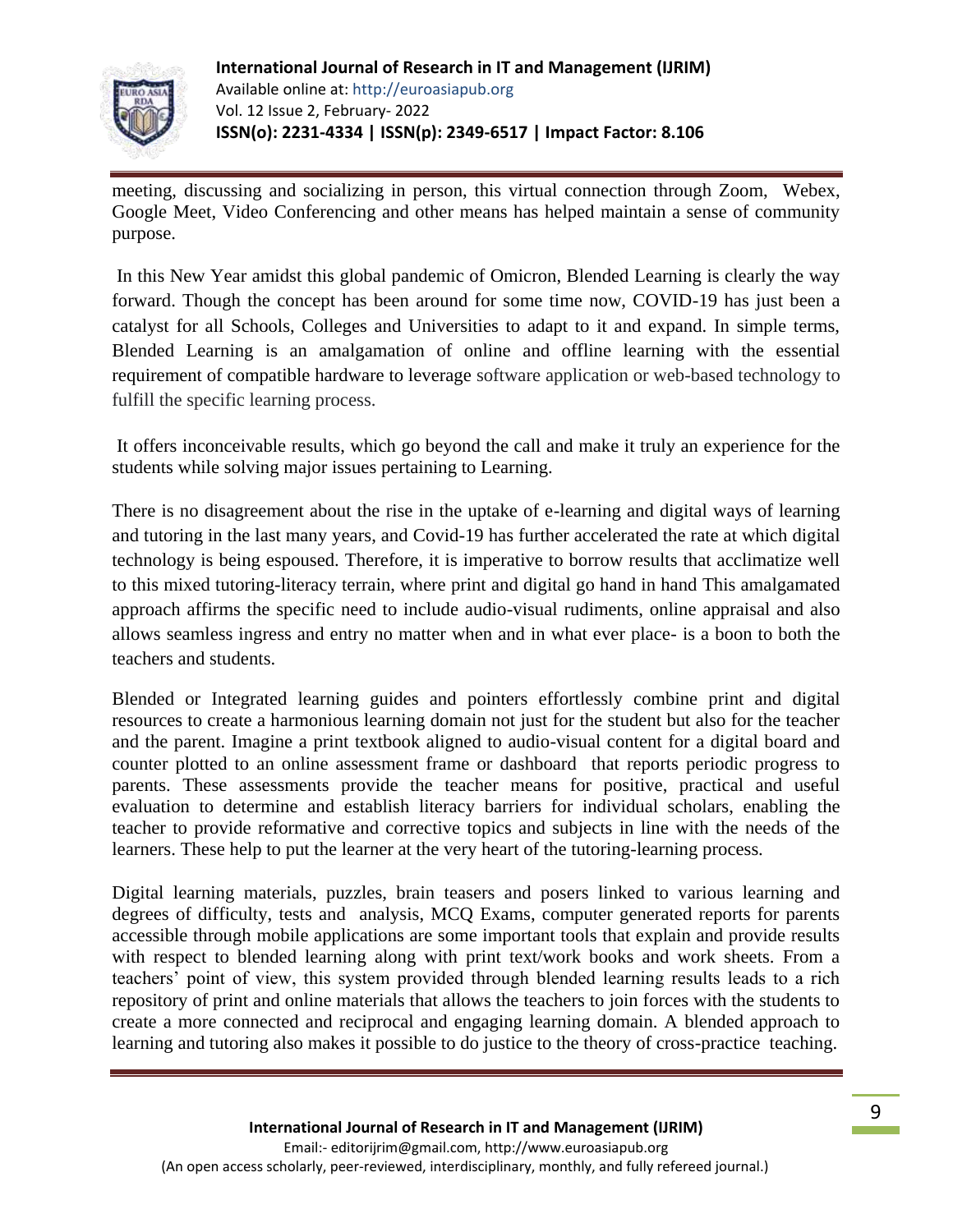

The biggest challenge confronting Schools, Colleges and Universities during this epidemic is in conducting impartial online examinations while making sure that there is transparency. While writing the examinations, it is important for the Educators and the Examiners to make sure that the student is the one entitled to sit for the examination, not using unfair means, not moving around, and is not in possession of any other digital materials.

Artificial intelligence provides an effective remedy to this issue, with solutions looking to evaluate the online examination terrain through retinal tracking, environment stimulus tracking, and IP tracking. Combined with the power of Machine Learning, the data generated through such digital examinations will auto-generate evaluation papers and a course of action for each pupil to help teachers concentrate on the facilitation part. There are companies such as Littlemore Innovation, Mercer Mettl and others that are through Artificial Intelligence (AI) and Machine learning (ML) ie Online Examination and Assessment proctoring software providing automated examination solutions and assessments with multiple configurable options for Educational Institutions including options to choose the mode of examination and answer input types.

We have seen a large number of Universities espousing Online Tests and Exams with marked degree of success.

### **Ed-tech Cos. see revenue increase amid the Covid 19 pandemic**



After the outbreak of Covid-19 pandemic, with closures of institutions and wider usage of online education, the demand for Ed tech products increased multi-fold. As a result, the Ed tech sector witnessed an exponential growth in terms of patrons, influx of investment and attainments.

The increased adoption by institutions, professionals, parents, and scholars marks the growth of Educational Technology, commonly known as Ed Tech. It is the new hot tea on the table. It has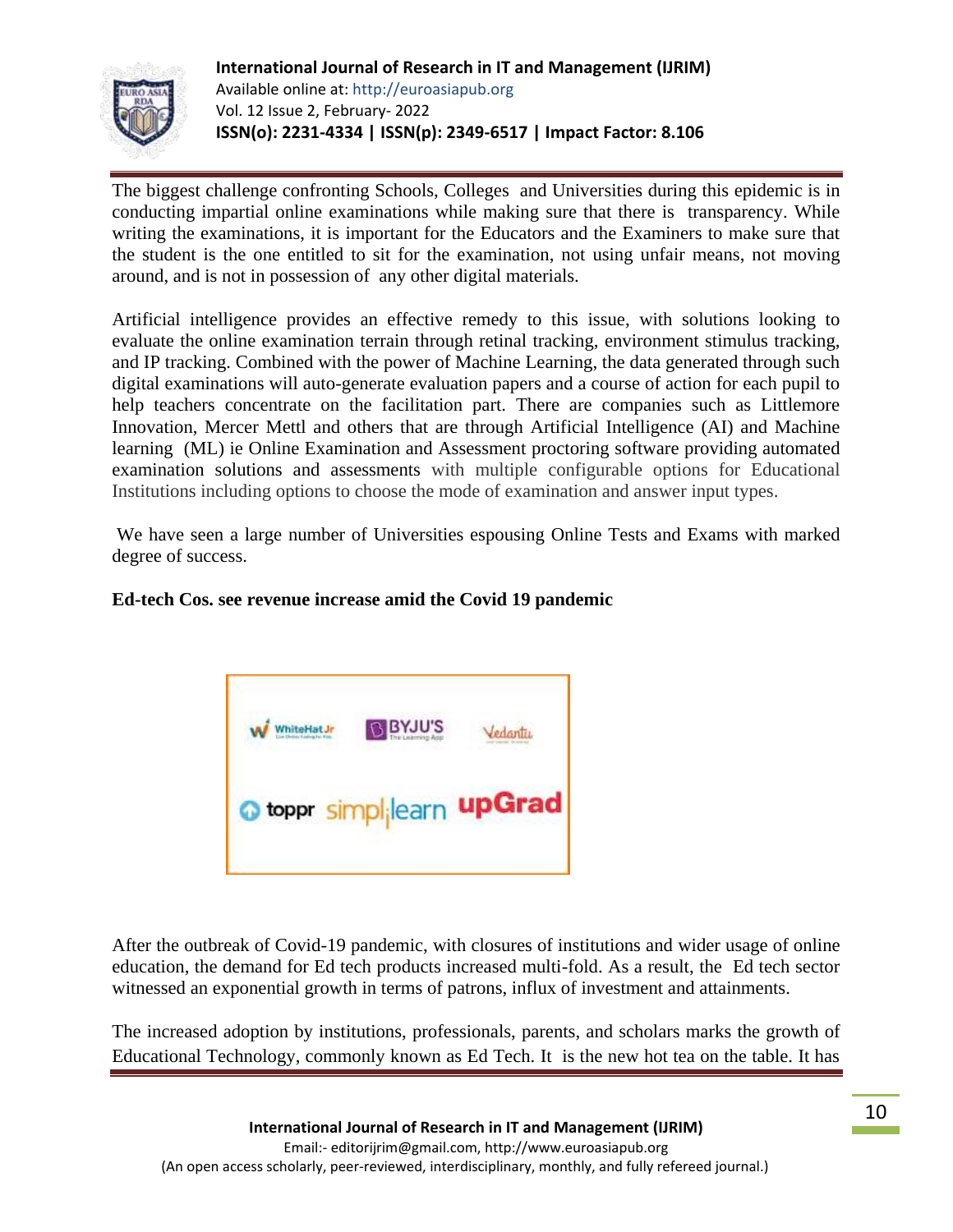

always been there, but its acceptance and growth are in the news. India's shift to digital teaching in the last two years has made great strides.

Since March 2020, the number of scholars learning online in India has increased dramatically. Schools, Universities, and Educational institutions have moved online due to the lockdown and health/safety issues about Covid-19. In the past one year, the base of several Ed tech platforms has doubled in both paid and free visitors' usage.

Covid-19 has demonstrated that, in the present world, when afflictions and the consequences of climate change are imminent, educational institutions are not able to constantly deliver in-person learning, thus highlighting the value of investing in educational technology.

According to the Indian Private Equity and Venture Capital Association (IVCA) and the PGA Labs [report,](https://ivca.in/wp-content/uploads/2020/12/PGA-Labs-The-Great-Edtech-Un-Lockdown.pdf) India"s Education Sector might witness a growth to US\$ 230 billion by 2025. As Ed tech companies are all looking for the opportunity to acquire a large share of the market, there could be a marked increase of Ed tech companies in this sector.

At present over 4,500 Ed tech start-ups are operating in India, out of which 430 have come about in the past two years alone. These companies are primarily providing their services under five major fields of education

- School & College Education,
- Skill Education,
- Advanced/Higher/Post Graduate Education,
- Preparation for Competitive Examinations such as for IIT, IIMs, and
- Learning of Non-academic subjects [e.g, Languages such as English , French, Spanish, etc.].

While Skill Education and Online Courses are the major element of the Ed tech market, Ed tech as supplement of Academic Education received huge momentum in the last few years. As per a [KPMG](https://assets.kpmg/content/dam/kpmg/in/pdf/2017/05/Online-Education-in-India-2021.pdf) Report, contribution with respect to education for classes 1 to 12 is expected to grow by 6.3 times by 2022 from the base of 2019.

In view of the above, global investors have shown great interest in the Indian Ed tech industry. India has surfaced among the top three countries in the world after China and the USA to get venture capital backing in the Ed tech sector. The industry has garnered private equity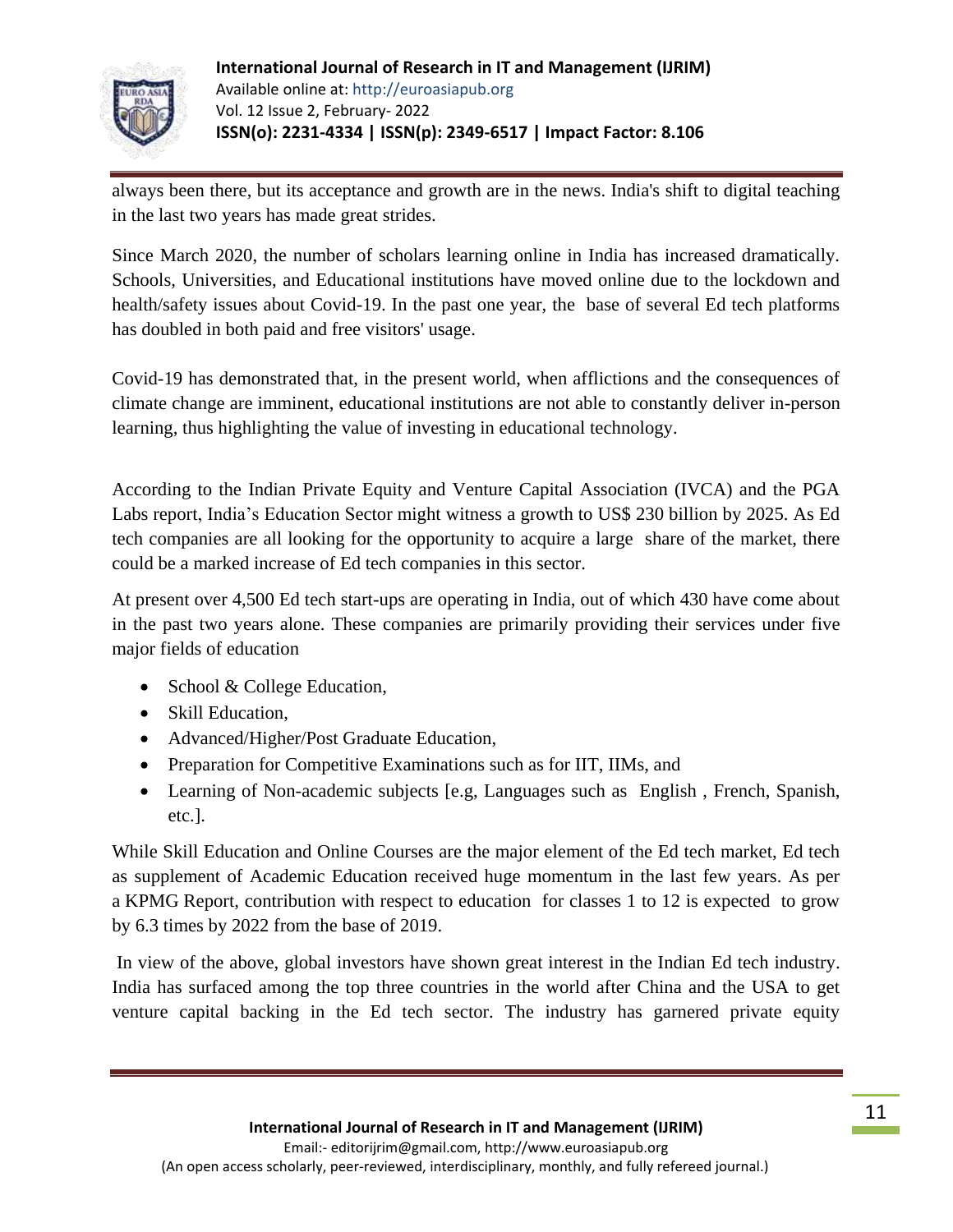

investments of US\$ 4 billion in the last five years. In this regard, the acclaimed and admired Edtech companies in India are Byju"s and Unacademy.

From 2015 till March 2020, Byju"s had attracted 50 million customers on their platform, out of which 3.5 million are paid subscribers and the rest free. In the last few months, the number has gone up to 70 million end users of which 4.7 million are paid subscribers. Byju"s and Unacademy have raised capital worth US\$ 2.32 billion and US\$ 354 million separately in the year of the Covid-19. (IVCA-PGA Lab report, 2020).

Still, except these Unicorns such as Byju"s, Vedantu, Unacademy, and Toppers, other new startups are not able to sustain themselves in the industry either because of insufficient capital or poor blueprint and/ or project design.. With a large number of new start ups taking up space with similar offers and no differentiation or USP, customers are going in for Ed tech companies that are already established in the industry. .

### **Government Initiatives**



One of the major factors behind the growth of Ed tech companies is the dissatisfaction with the current education system in regular classrooms. In the last few years, Governments, both Union and State Governments, have also been propogating the use of technology in the delivery of education. The Government of India is promoting online literacy in the country through initiatives like the SWAYAM (Study Webs of Active Learning for Young Aspiring Minds), an online literacy platform run by the Ministry of Education (MoE). SWAYAM has a depository of 1,900 courses designed for Class 9 till post-graduation and is accessible to anyone, anywhere at any time.

In addition, the MoE is also running other literacy setups such as Diksha, e-*pathasala*, NIOS (National Institute of Open Schooling) that are managed by the National Council of Education Research and Training (NCERT). In these ventures, the new addition is launch of PM e-Vidya, a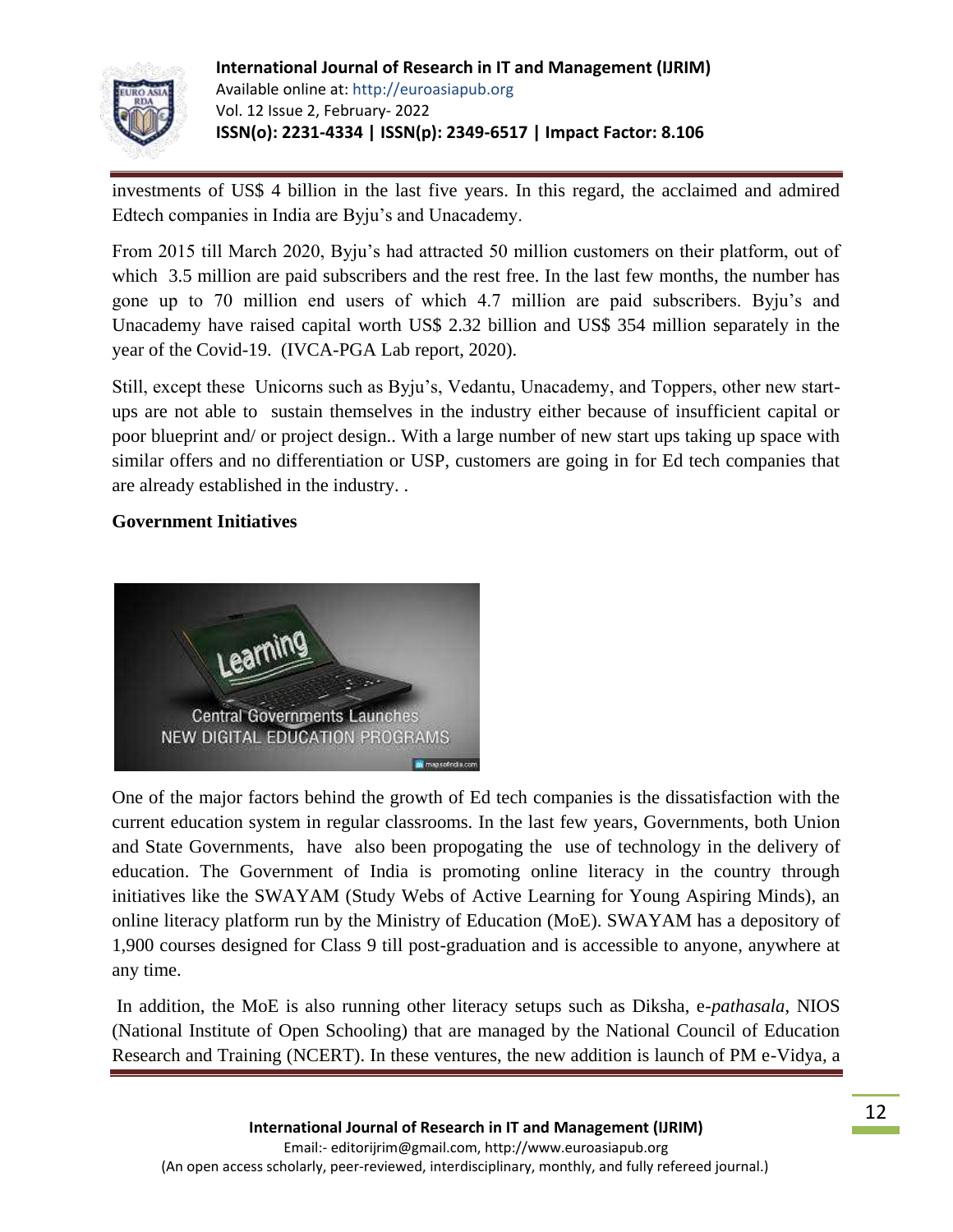

digital education programme. This initiative was launched in May 2020 as part of the Covid alleviation drive under the *Atma Nirbhar Bharat Abhiyan*.

During the Covid-19 epidemic, several digital offerings are coming up and maturing quickly. The recommendations of the National Education Policy (NEP) 2020 further enforce the governments" policy preferences for virtual education. The policy envisages technology as an integral part of education planning, operations, management, administration, tutoring, literacy, assessment, educators' training, and professional development. One of its recommendations is to exploit technology in education through app-based programmes, online student groups, and delivery of lectures beyond "chalk and talk." as being carried out in the physical class rooms. While NEP 2020 admits the importance of bridging the digital divide and improve the digital framework, it does not clearly mention how investments would be arranged to apply the programmes on the ground.

# **Is India ready for Online Education Programmes with the present Digital Divide?**



At present, e-Learning might seem the correct solution to fill the gap created due to the fact that classroom teaching is not taking place.. The present Covid-19 epidemic also brings out clearly the need to build sturdy online domains to provide soundness in learning. However, there are a number of difficulties in the espousal of technology in tutoring, teaching training and learning.

Poor digital framework is the key challenge in India for scaling up active use of technology in education. There is low access to technology devices such as the internet, wifi,etc. 27% of children do not have access to smart phones and laptops to attend classes in the virtual mode. (NCERT, 2020).Further 84% of the teachers reported facing challenges in delivering learning digitally with close to half of them facing issues related to the internet (Oxfam,2020). Even if there is access, given the cost associated with Ed tech products, it is difficult for lower and lower-middle income households to bear the impact of costs related to the same.. Unfortunately,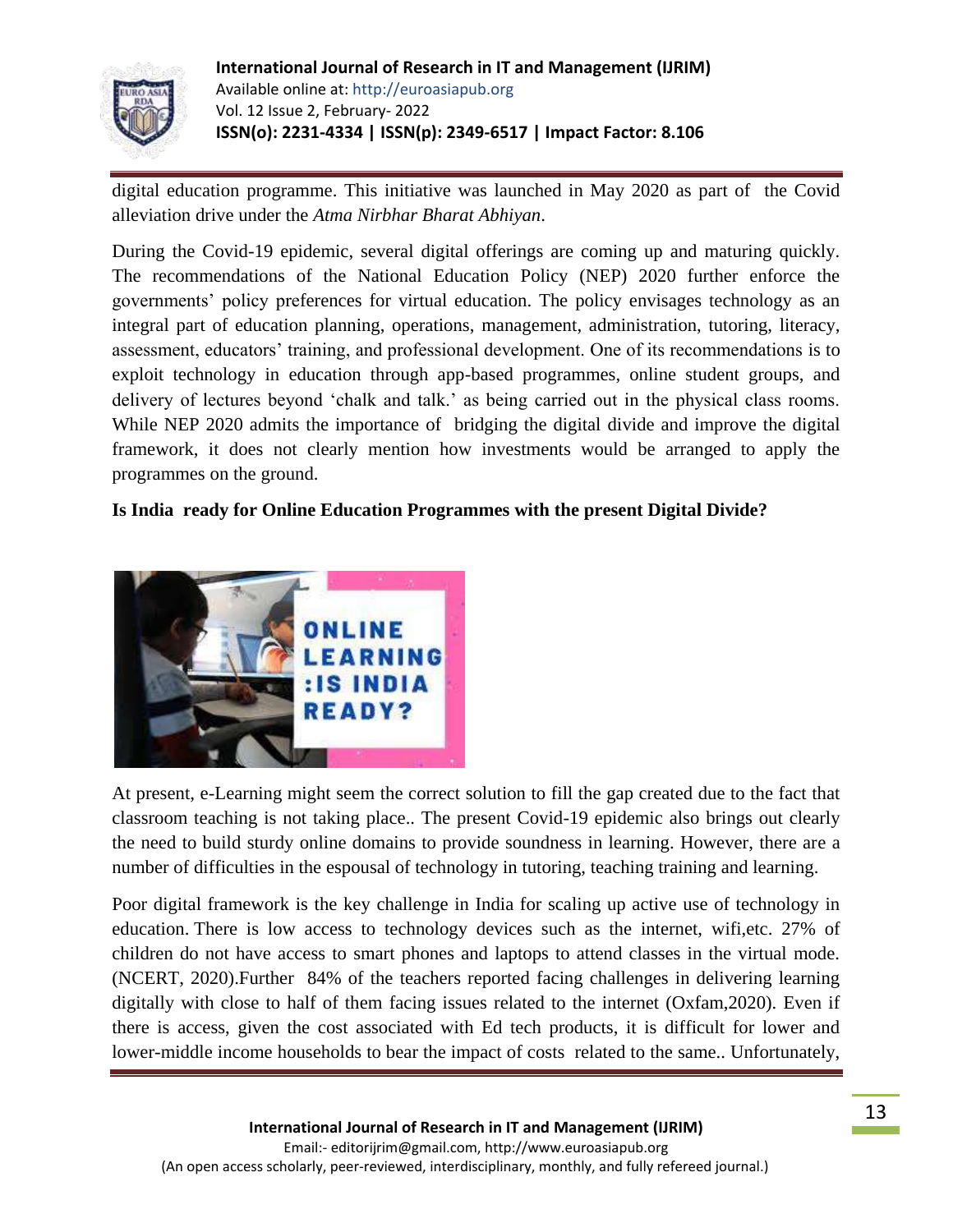

there is no substantial budgetary allocation from the Government on plugging this digital divide and strengthening the digital base.

With respect to the Edtech start-ups, not enough proof is available about the positive impact as claimed by them. The performance of Ed tech companies is assessed primarily from market research and the number of users, rather than any endorsement of educational results. Secondly, the online education being imparted by the Ed-tech firms do not have a quality check. The contents offered by many of them are either not sound in terms of teacher education or are not context specific. Lack of affordable vernacular content ie in regional languages also limits their usage.

Though there is a lack of a conducive learning ecosystem, the drive for Ed tech seems to be beneficial for a cross section of scholars having the reach, means and resilience in choosing preferences.

We have noted a great amount of online activities taking place during the present epidemic by way of people working from home, making online payments for goods and services and so on. While we extol the virtues of online platforms, we lose sight of the rural India that is deprived and feeling isolated. Connectivity is largely for those connected and far removed from those who feel disconnected, primarily in semi-urban and rural areas. Kindly refer to the data in this regard provided by NCERT in it's report of 2020,summary details of which are given above.

### **The World is your Classroom**



With the pandemic in full swing, it is only natural to be focused on the present. As the world has now begin to feel the positive and salutary nature of the exigency measures such as the vaccination along with booster shots against COVID-19, it is time to **look to the future.**

We need to think as to what have been our learnings and experiences once the pandemic is finally over. **Will Schools and Colleges, Educational Institutions and Training Centres ever**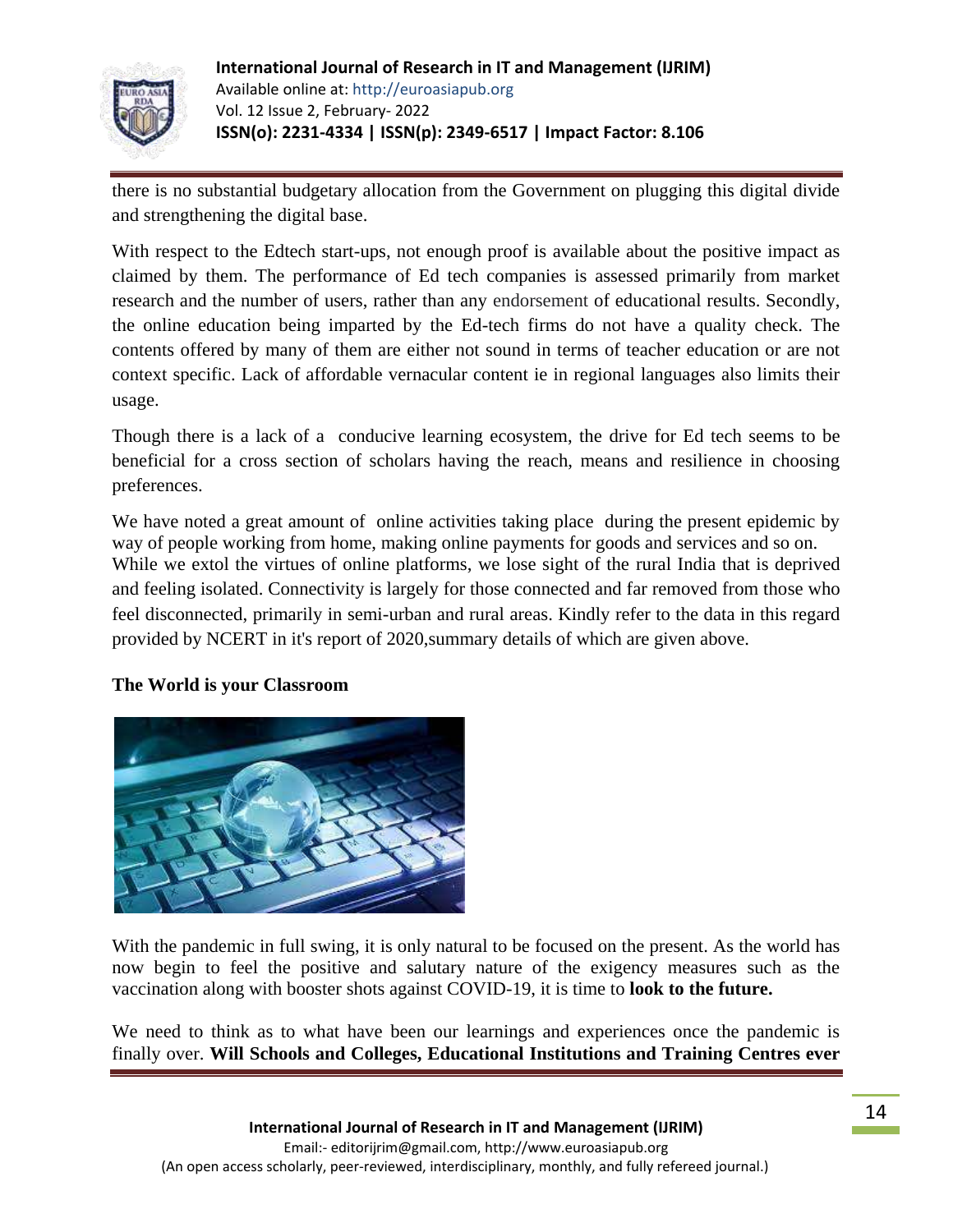

**be the same again?** This prolonged period of forced isolation has pushed teachers and educationists globally towards a **more expansive use of Digital technology** such that the students can go on with their studies without hindrance and interruption.



Blended Learning now looks to be the ideal way to prepare students for a world where knowledge is not a fixed set of lessons you can easily divide into specific subjects, but a constantly adding and updating, connected whole that requires a high degree of independence, flexibility, and amenability to learn and improve well beyond one's students' years.

This is where **[Blended Learning](https://acerforeducation.acer.com/education-trends/the-blended-learning-approach-how-it-works/)** comes in. A **combination** of in-person in physical class lessons and distance mode of learning, Blended learning is one of the important education models for the future of the technology-driven classrooms.

It may be noted that with Blended learning, the content of education changes as much as the mode of communication through which it is conveyed. We have seen that every home has now become a class room with the students learning from their teachers with the help of their digital devices-smart phones, computers and so on. Lessons through the internet have now become alternatives to the text books and work sheets. *Blended Learning is now the New Normal*.

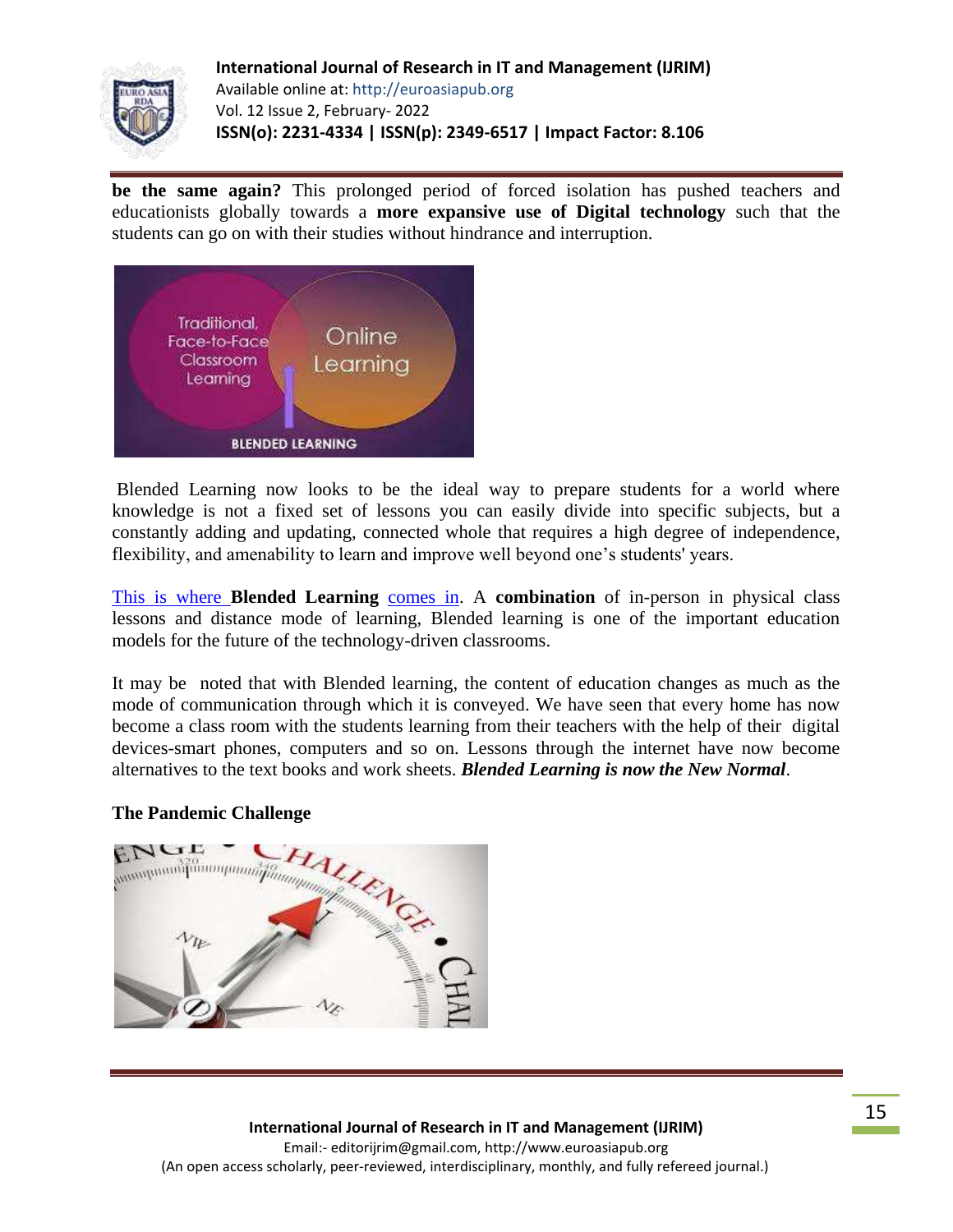

*This Challenge of the Covid-19 we will get through, but we must face the fact that this will dramatically change the way the world will "work, rest and play".*

*Covid-19 has reinforced our synergy with Technology. It has shown us how we can make do fairly well while being forbidden approach to familiar areas and locations in the realty that existed before the pandemic. But it has also underscored how our sensibility and perception is wrapped up in the real world.. No matter how self-reliant Digital Technology makes us, we will always need to meet and socialize with people and move away from the present "work from home" situation.*

*Places ground us. Our sense of belonging needs to be connected and attached to something physical and long lasting. We apportion a little bit of ourselves across many such settings and visiting them physically helps us retrieve or connect with those people we have left behind in the pandemic.*

*And lastly...We need to restore the class rooms as soon as possible. Online learning can never be the substitute. While Online Learning must not be done away completely, it's benefits and uses should be garnered within the domain of the class room. This is where students blossom and connect with their Teachers and Mentors.*

# **RERENCES**

Basu, S. D. (July, 2020). Job Status. The Economic Times.

Bersin, J. (June, 2020). Enterprise Learning. Retrieved from [https://joshbersin.com/2020/06/microsoft-gets-serious-about-learning-major-new](https://joshbersin.com/2020/06/microsoft-gets-serious-about-learning-major-new-announcements/)[announcements/](https://joshbersin.com/2020/06/microsoft-gets-serious-about-learning-major-new-announcements/)

Bhattacharyya, R. and Verma, P. (June, 2020). Economic Times. Retrieved from [https://economictimes.indiatimes.com/news/company/corporate-trends/companies-train-cxos-to](https://economictimes.indiatimes.com/news/company/corporate-trends/companies-train-cxos-to-take-care-of-employees-mental-health/primeshow/76686323.cms)[take-care-of-employees-mental-health/primeshow/76686323.cms](https://economictimes.indiatimes.com/news/company/corporate-trends/companies-train-cxos-to-take-care-of-employees-mental-health/primeshow/76686323.cms)

Express Web Desk (July, 2020).The Indian Express. Retrieved from <https://indianexpress.com/article/world/coronavirus-global-updates-july-10-6499020/>

Gambell, T. et. al. (June, 2020).McKinsey & Company. Retrieved from McKinsey.com/business-functions/organization/our-insights

Go-Globe. (September, 2019). The Importance of Job Re-Skilling – Statistics and Trends. Go-Globe. Retrieved from<https://www.go-globe.com/job-reskilling/>